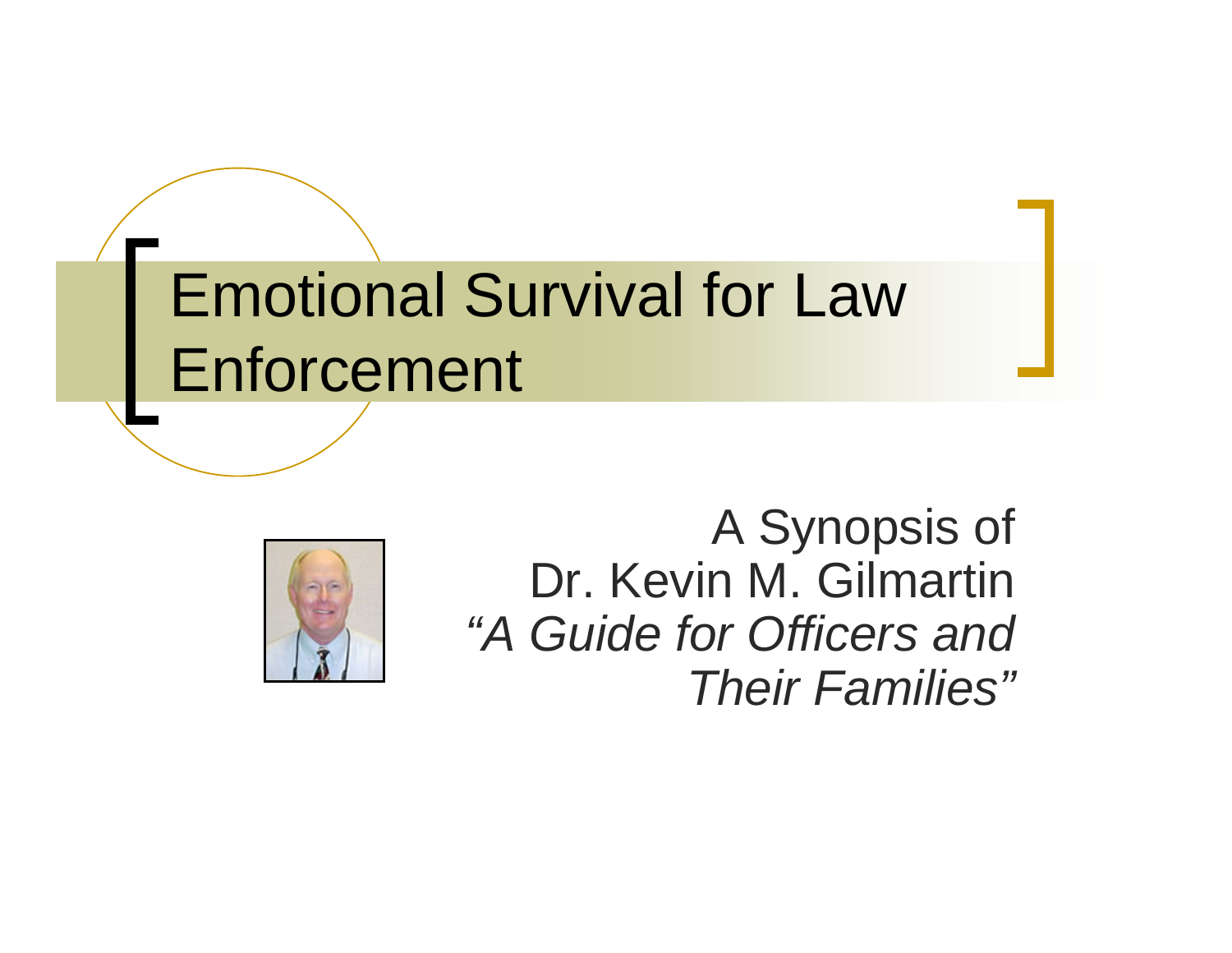### Journey Through Law Enforcement

- Idealistic recruits can become cynical veterans.
- The job can become all consuming.
- ■ An individual can change their "world view" to accommodate perceived job parameters.
- Perception is driven by physiological and psychological demands.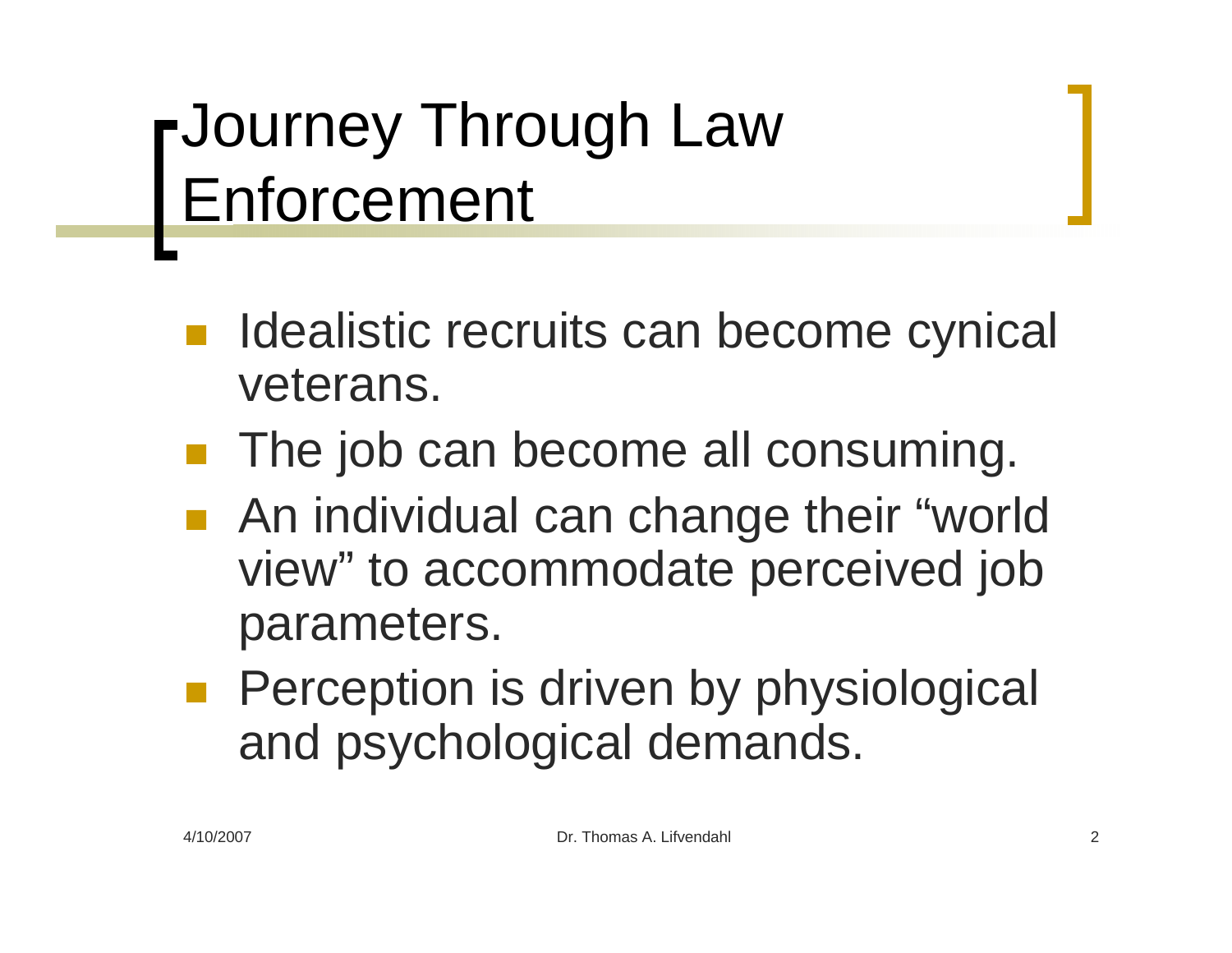# **Officer Survival**

- ■ Suicide is the greatest determinate in officer death (37%).
- Depression, isolation, and withdrawal from society and loved ones indicates dysfunction in an officers life.
- **Officers deny negative aspects of their** jobs to justify continuing their careers.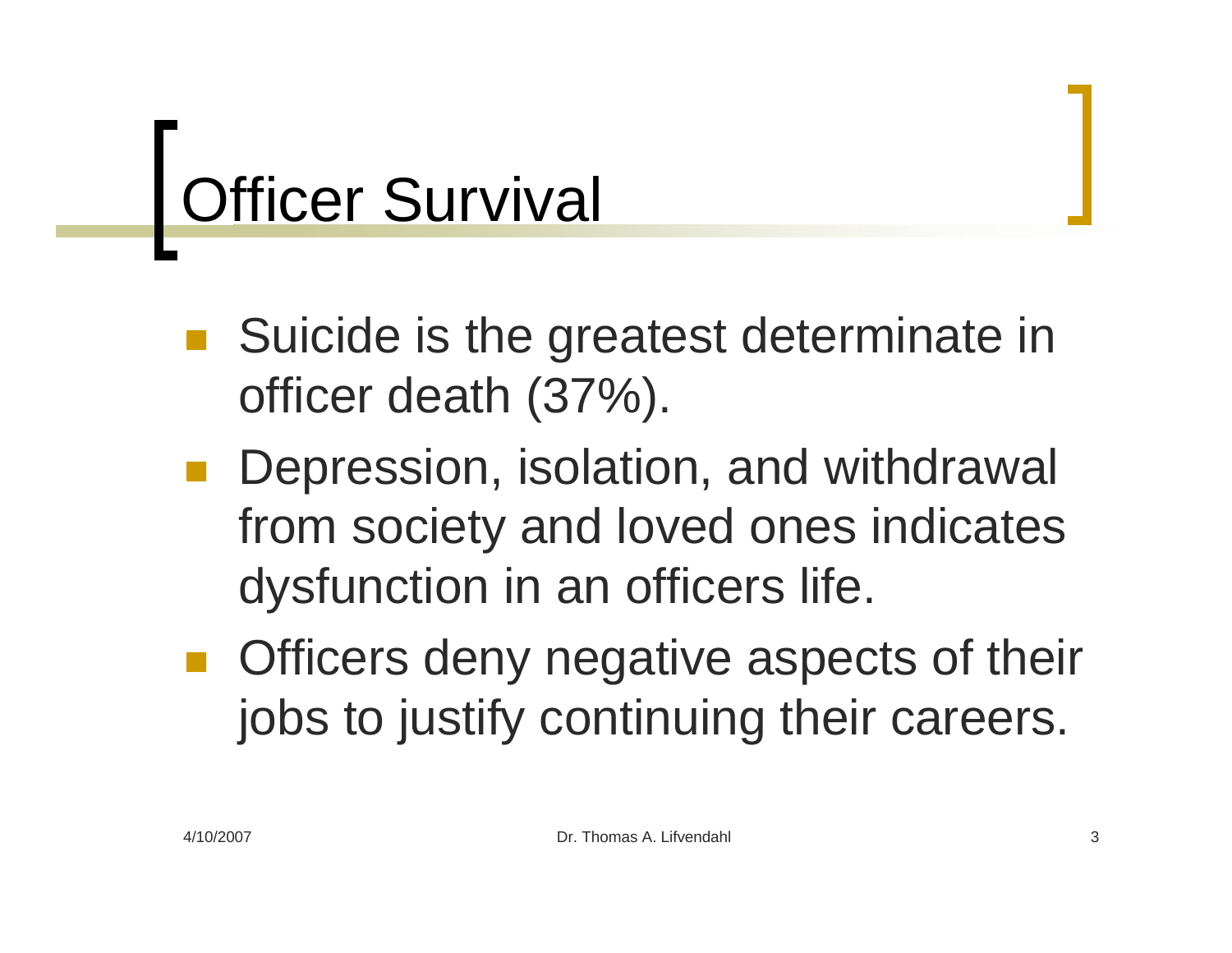## Are the Changes Inevitable?

- Crises management can take on the form of "avoidance" of responsibility.
- **Emotional survival for the average** police officer is dependent on Agency awareness.
- ■ Teaching a balanced life (police vs. personal lives) is a key task of leadership.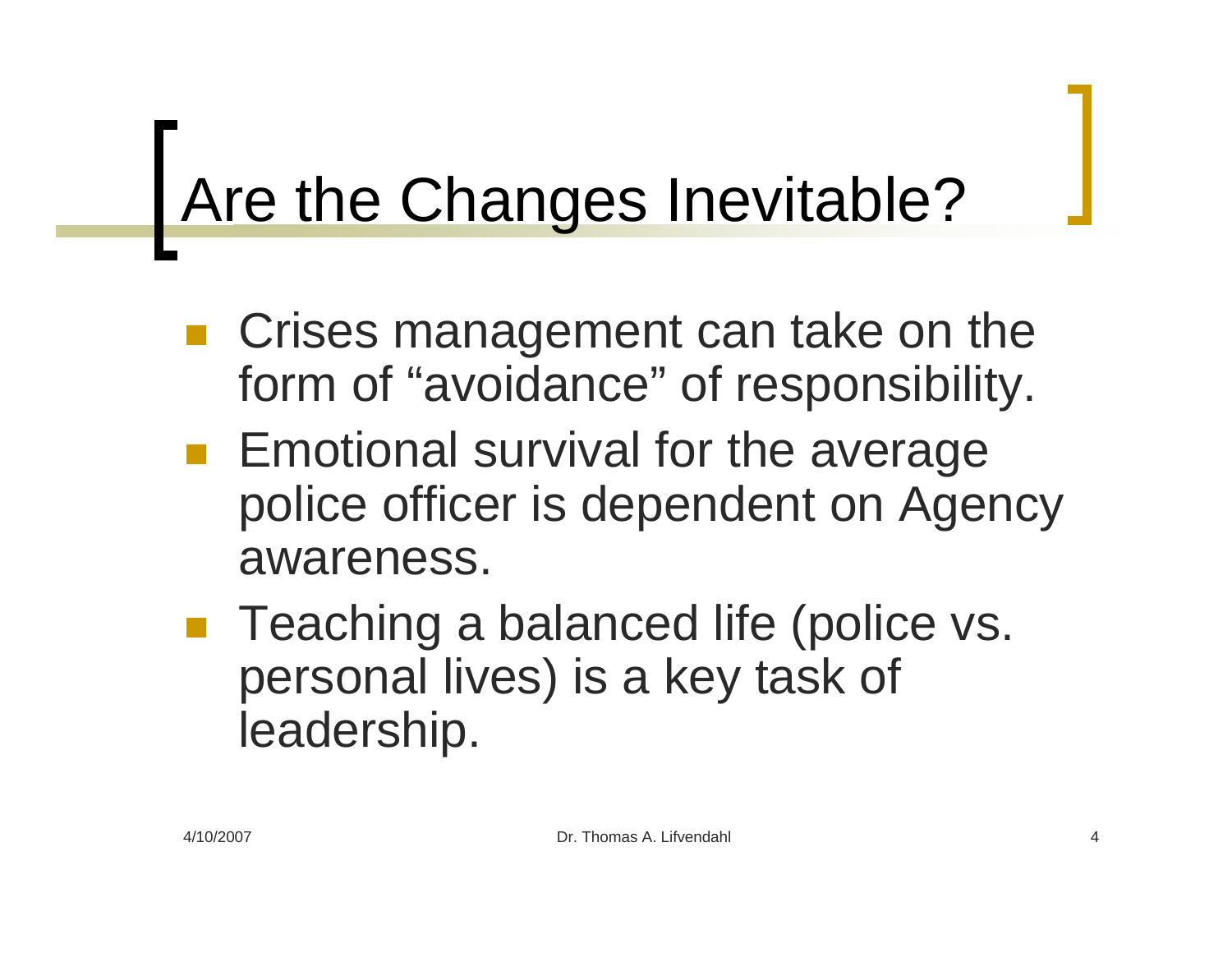## What is Actually Taking Place

- ■ Over time Cops see the world differently.
- **n** In this new world view:
	- ${\color{black} \bigcirc}$ Boy Scout Leaders become pedophiles
	- ${\color{black} \bigcirc}$  Cynicism builds (everyone has hidden agendas)
	- ${\color{blue}\bigcirc}$  Bullshit predominates, almost everyone is morphed into an "asshole"!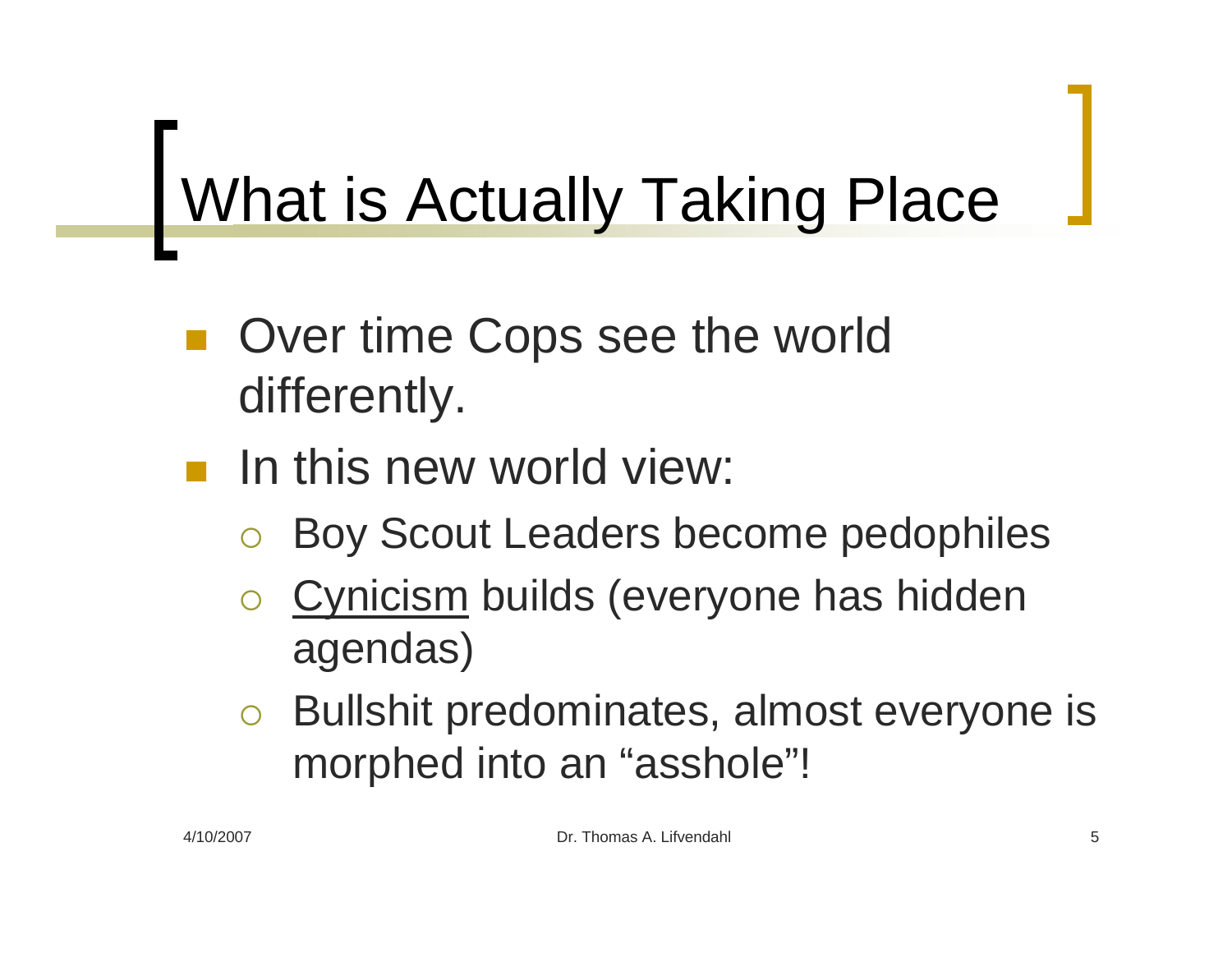## **Hypervigilance**

- Definition: A world view based on a "threat based" biologically driven perspective in which everyday events unfold as potentially dangerous to officer safety.
- Citizens operate in a bounded context that only periodically assesses personal safety.
- Cops can become "hypervigilant" all the time.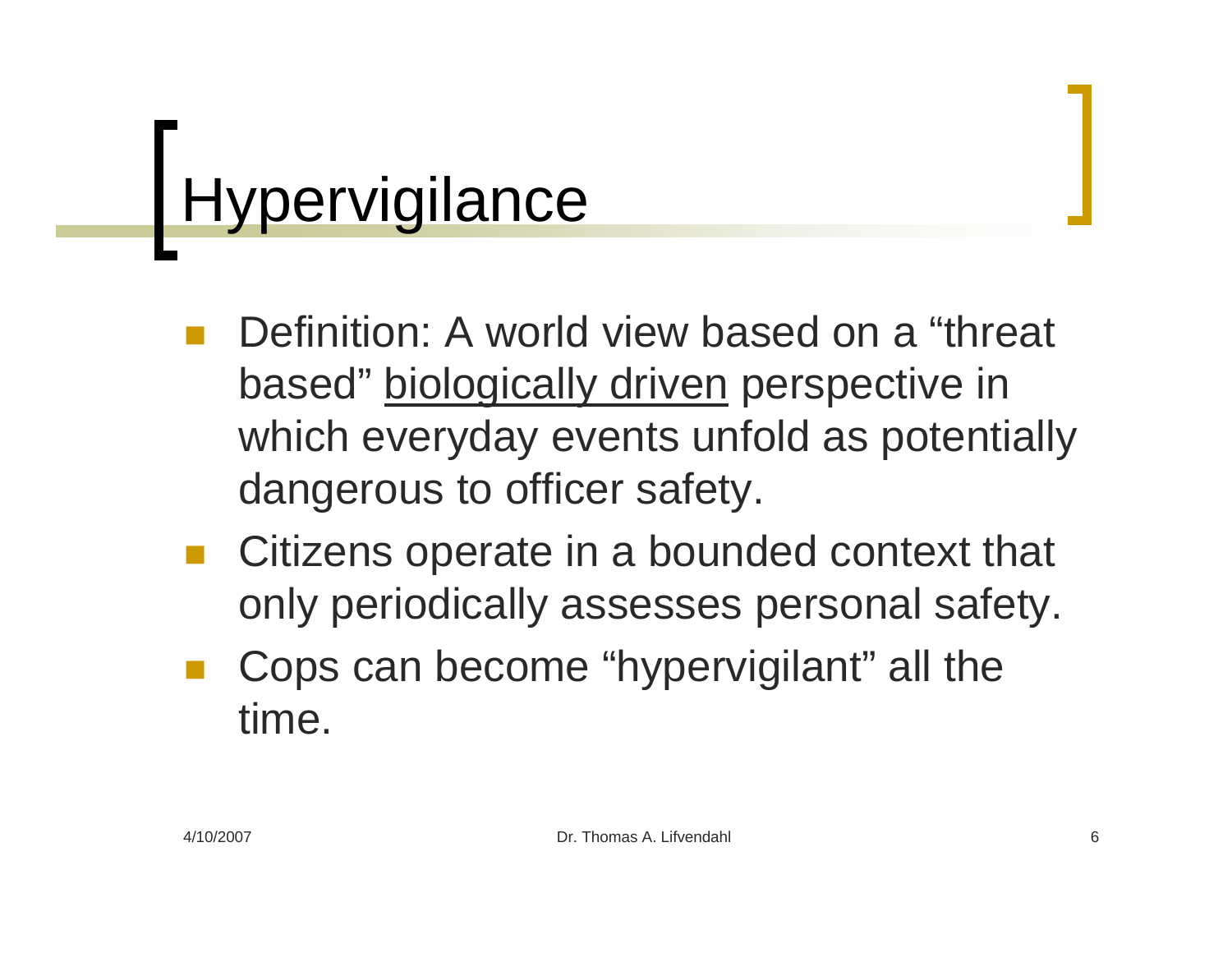### Affect of Hypervigilance

- The Reticular Activating System (RAS) of the human brain determines one's state of awareness.
- Heightened awareness stresses the autonomic nervous system by:
	- ${\color{black} \bigcirc}$ Increasing blood pressure
	- ${\color{black} \bigcirc}$ **Respiration**
	- ${\color{black} \bigcirc}$ Body temperature and other functions.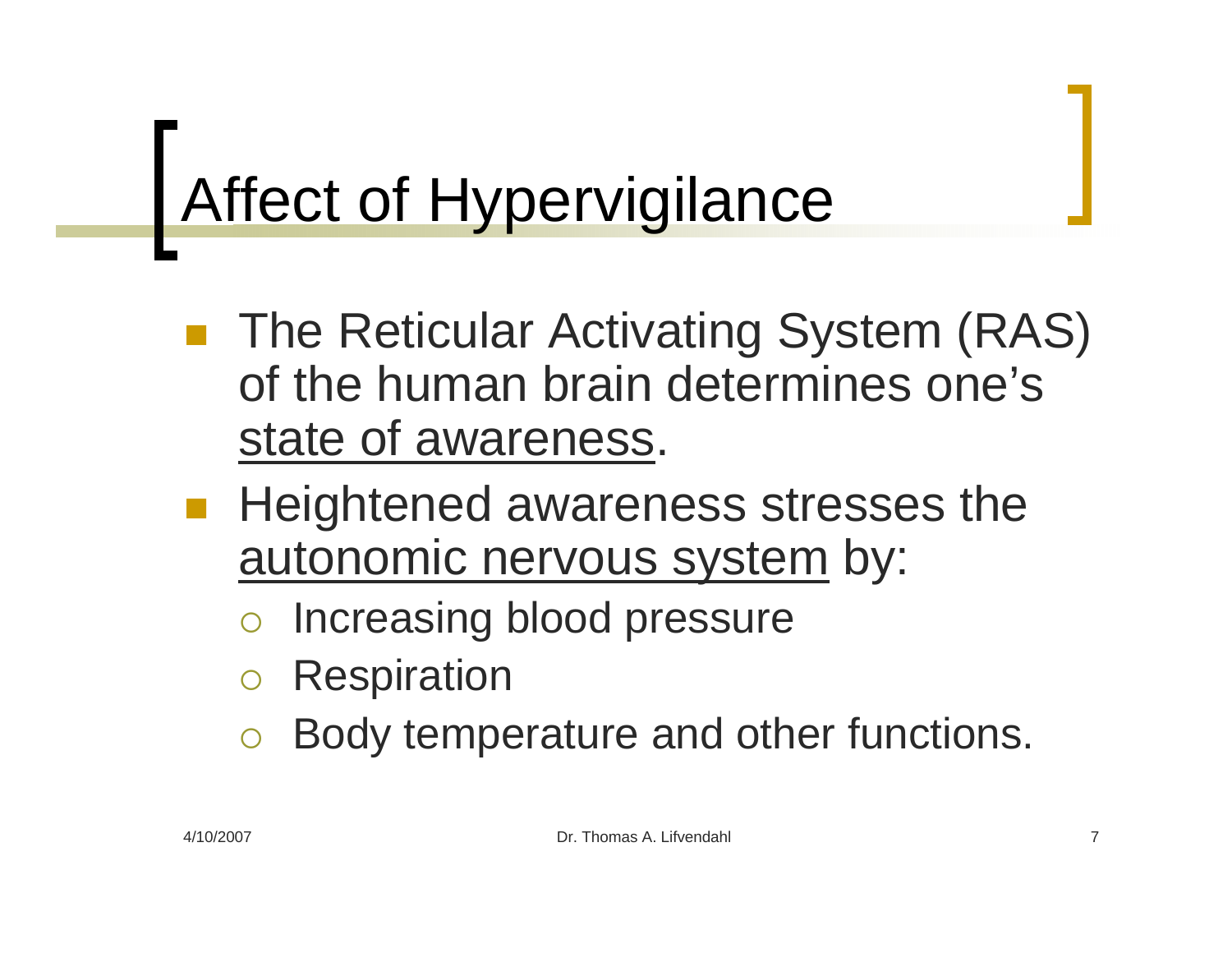#### Hypervigilance is manifested by:

- ${\color{black} \bigcirc}$ Increased peripheral vision
- ${\color{black} \bigcirc}$ Improved hearing
- ${\color{black} \bigcirc}$ Faster reaction times
- $\bigcap$ Increased blood sugar consumption
- ${\color{black} \bigcirc}$ Elevated heart rate
- It produces a general "sense of energy" to meet and overcome threats to personal survival.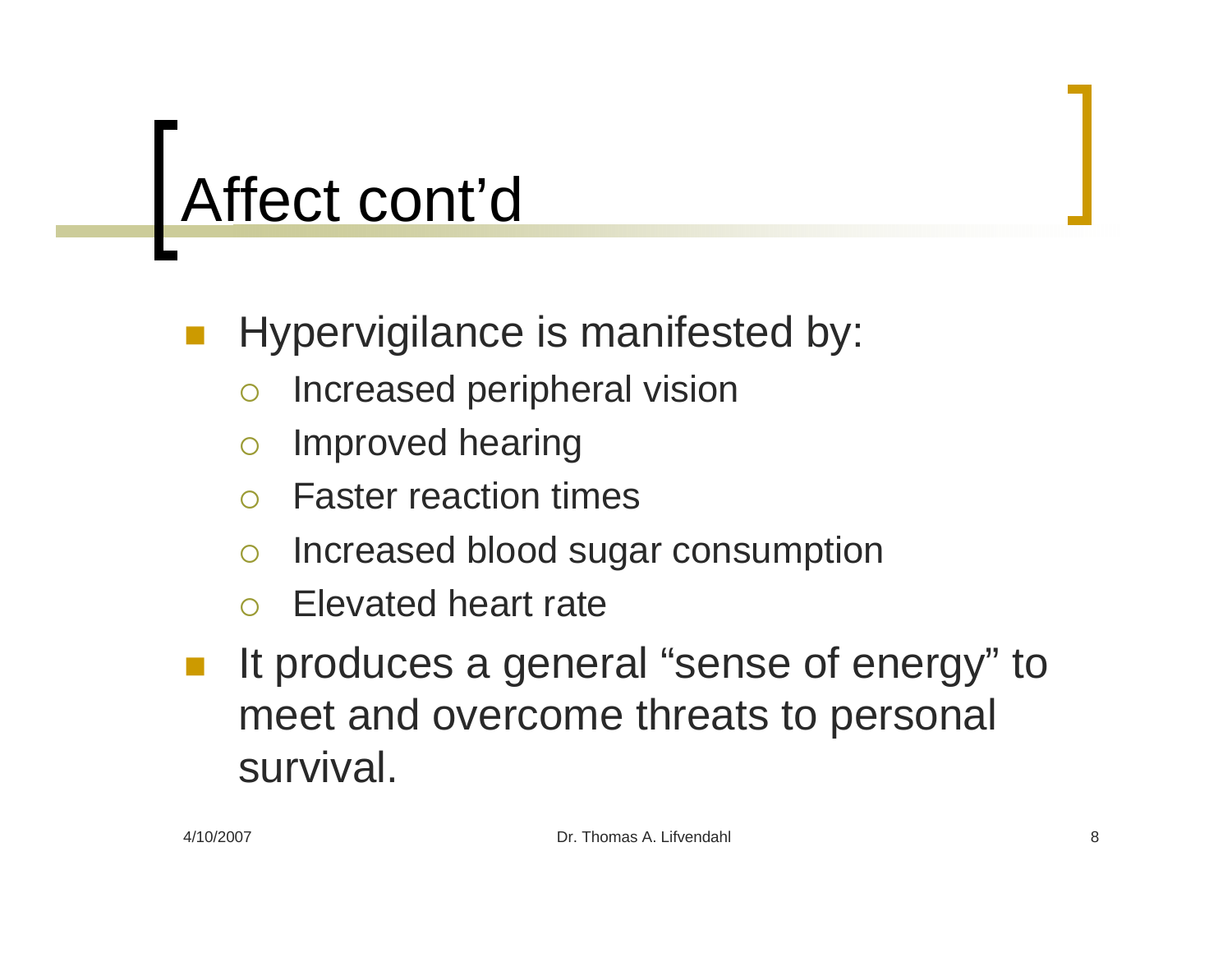### Hypervigilant

**On Duty = Alive, Alert, Energetic, Involved, Humorous**



#### **Off Duty = Tired, Detached, Isolated, Apathetic**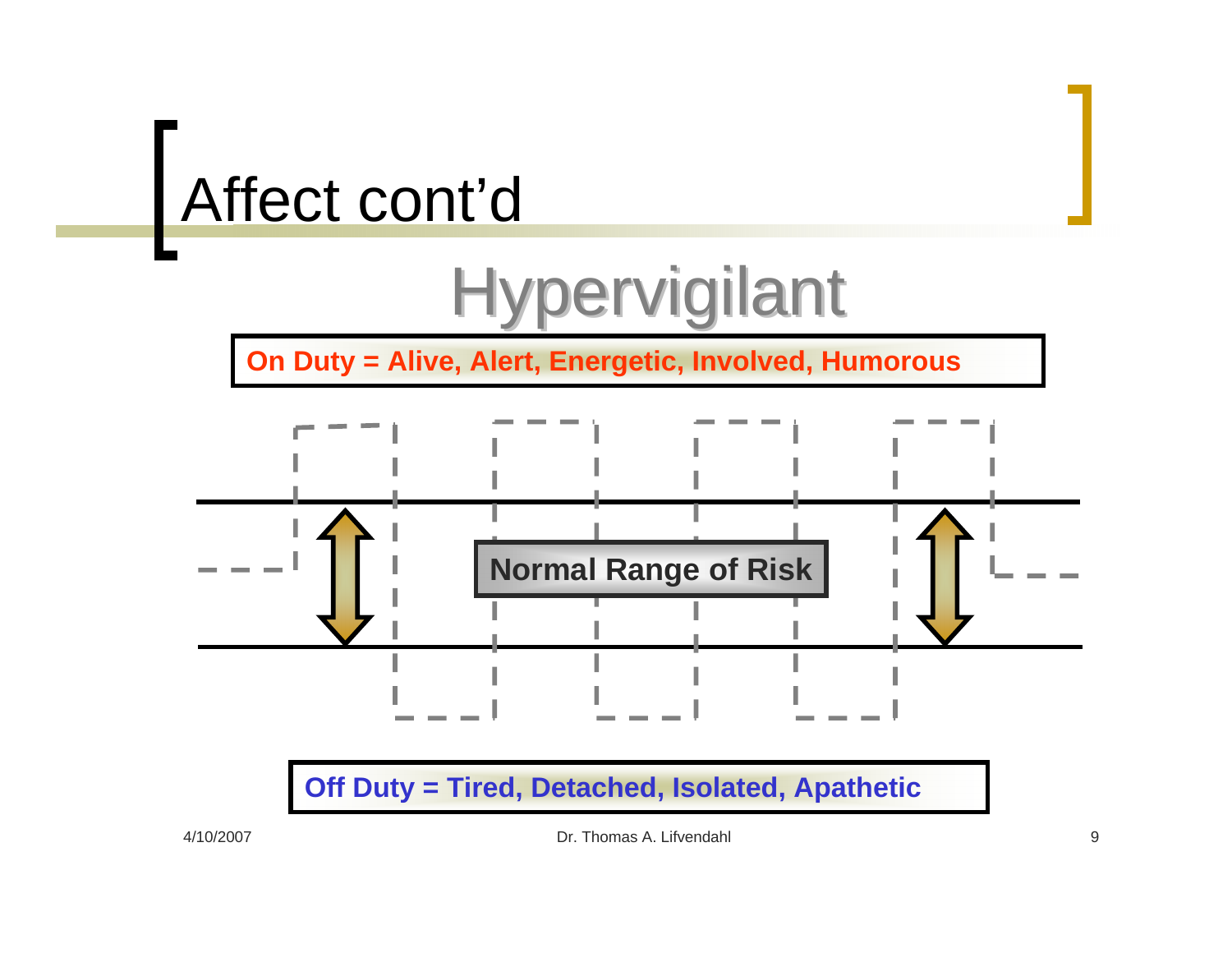- Recovery from the On/Off Hypervigilant State normally takes 24 hours.
- **Service Service**  Coping Mechanism:
	- ${\bigcirc}$  *Magic Chair* = physically exhausted officers "crash" upon returning home and withdrawal into themselves to the exclusion of family, loved ones, and friends
- Hypervigilance is a cyclical, biologically driven energy change.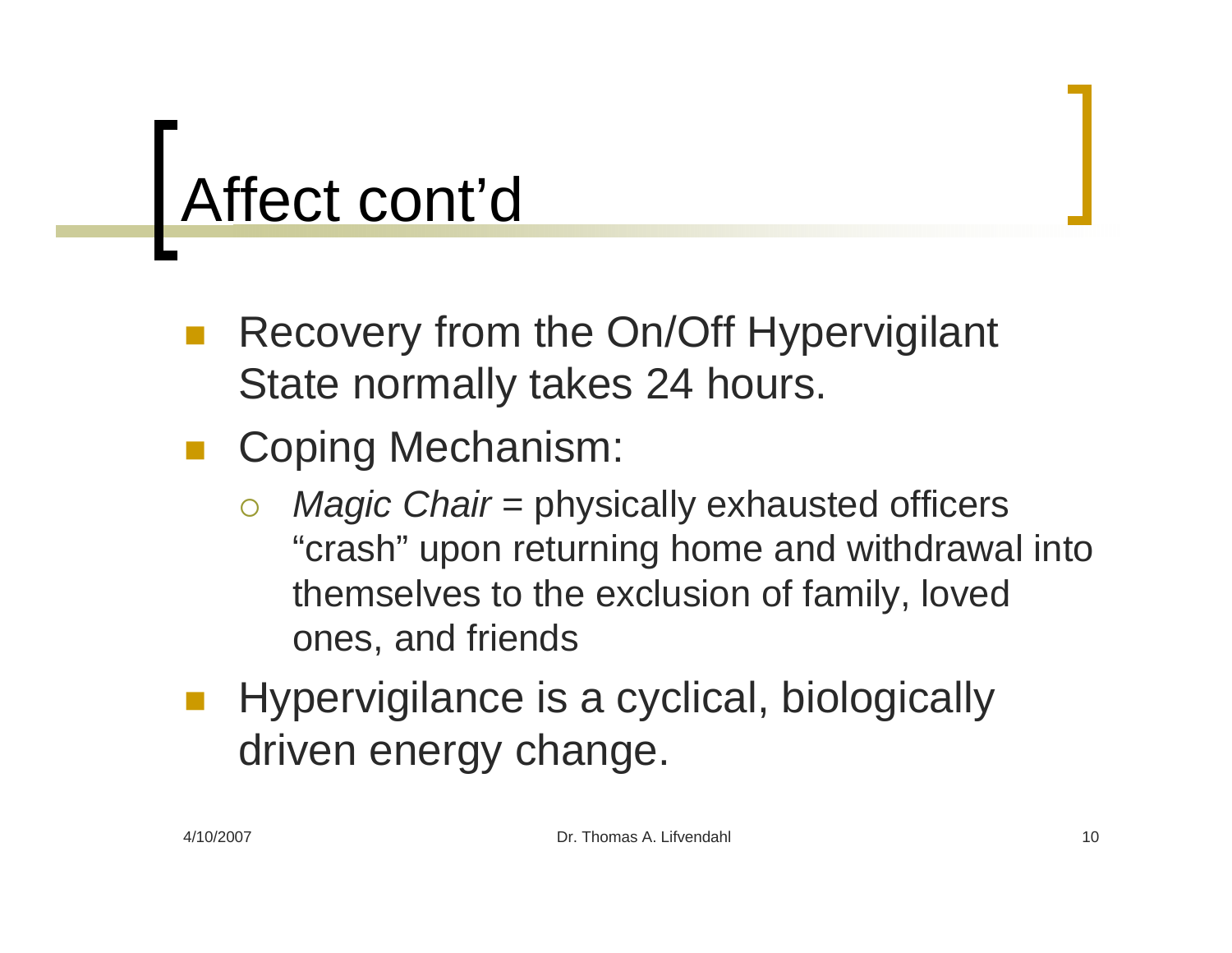- This biological condition is mistakenly interpreted to be a "mental" state.
- **Service Service**  Avoidance of this negative state is manifested by staying "on-duty" (overtime, police volunteer work, etc.) for as long as possible.
- Unfortunately, overinvestment in a police career can destroy home life and family relationships.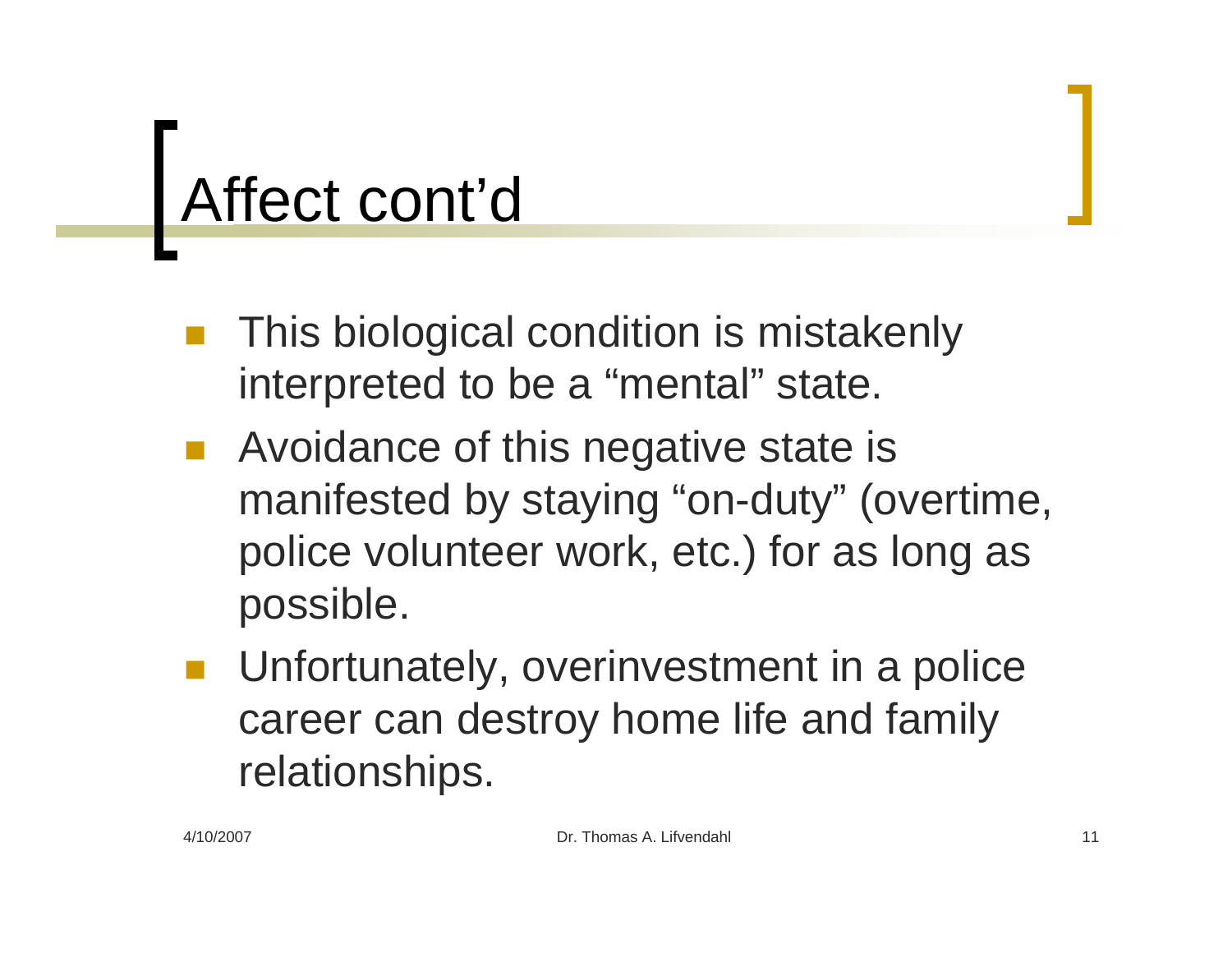## Symptoms

#### Behaviors associated with Hypervigilance include:

- $\bigcirc$ The desire to remain socially isolated at home
- $\Omega$  An unwillingness to engage in conversation or activities that are not police related
- $\bigcap$  Reduced interaction with non-police friends and acquaintances
- $\bigcap$ Procrastination in decision making not related to work
- $\bigcirc$ **Infidelity**
- $\bigcap$ Noninvolvement in children's needs and activities
- ${\circ}$  The "I usta" Syndrome - loss of interest in hobbies and or recreational activities.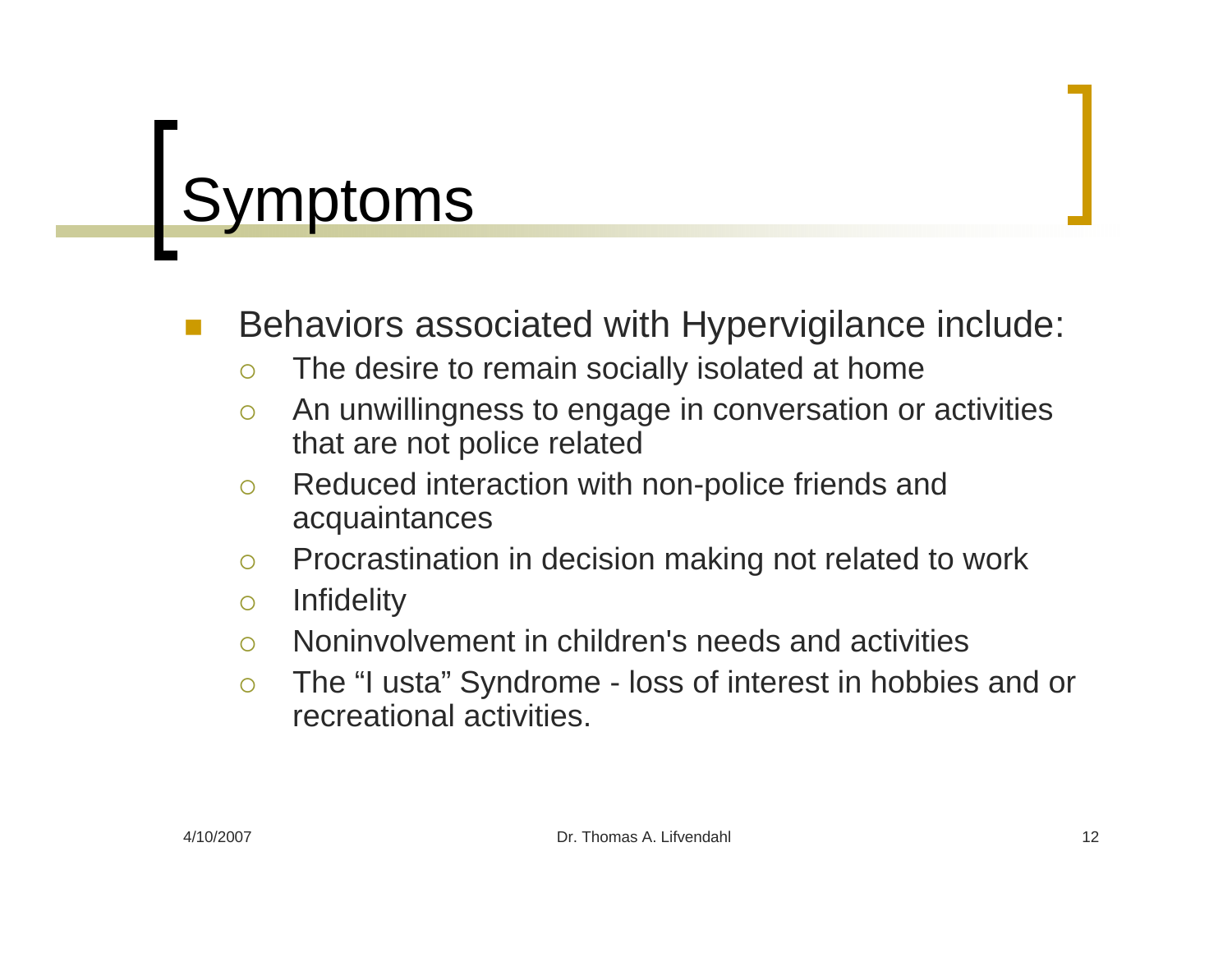## Long Term Affects

- Being a police officer can overwhelm significant aspects of one's life.
- $\mathbb{R}^n$  Police officers have limited control over their professional career.
	- $\bigcap$  Bosses, external stakeholders, politicians, laws, regulations, etc. diminish perception of control
	- $\bigcirc$  The more one feels "out-of-control" the greater the chance officers sees themselves as victims
- $\mathcal{C}^{\mathcal{A}}$  Limited control also can lead one to acquire an entitlement mindset that is justified by a feeling of being "screwed" by the powers-that-be.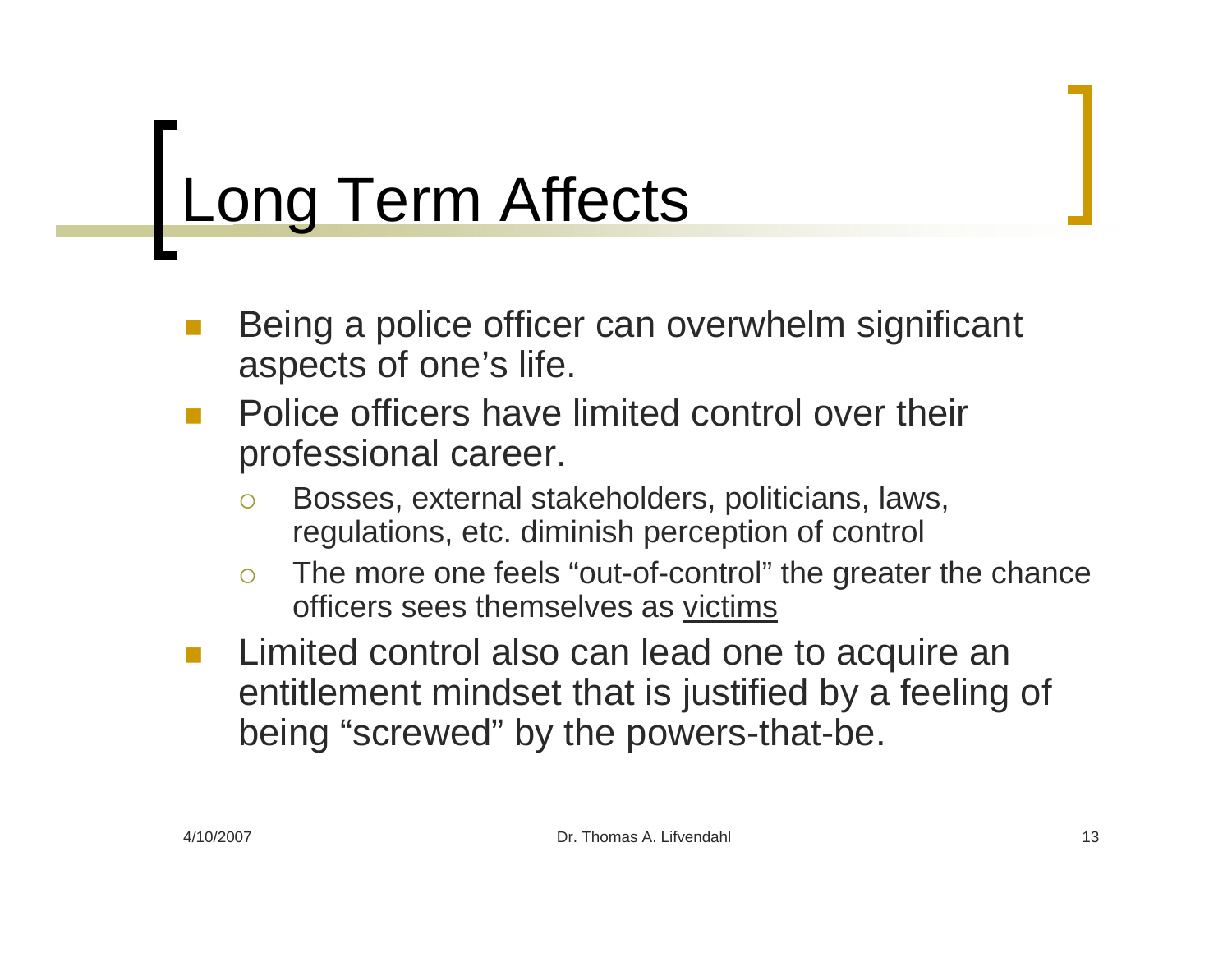# Victimization

#### "Victims" exhibit the following behaviors:

- ${\bigcirc}$ Merged professional and personal roles
- $\bigcap$ Hypersensitivity to change
- $\bigcap$ Rigidity and inflexibility
- $\bigcirc$  Ever present feeling of being threatened and /or persecuted
- $\circ$ Need to retaliate against the power structure
- $\bigcirc$  Social isolation from fellow workers (except a chosen few "believers")
- $\circ$ Grandiose sense of Self Importance
- ${\circ}$ Exaggerated perception of past accomplishments
- $\bigcap$ Internalized sense of entitlement.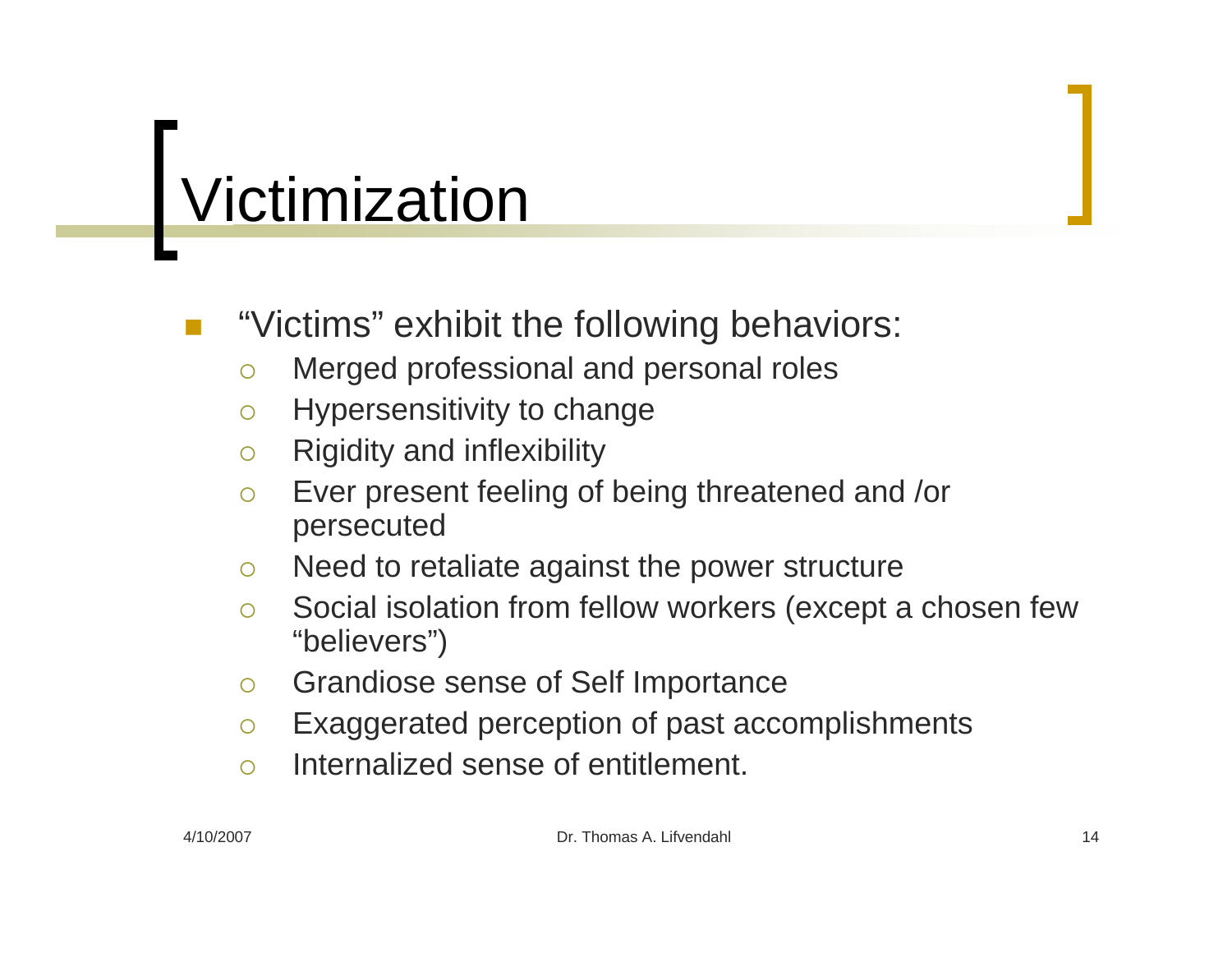### Values in Conflict

- Core "Guardian/Protector" values of duty, honor, etc. are challenged when one becomes a helpless victim.
- Situational based "Trader" values are substituted that allow for justification of negative behavior (he screwed me, I can screw him back).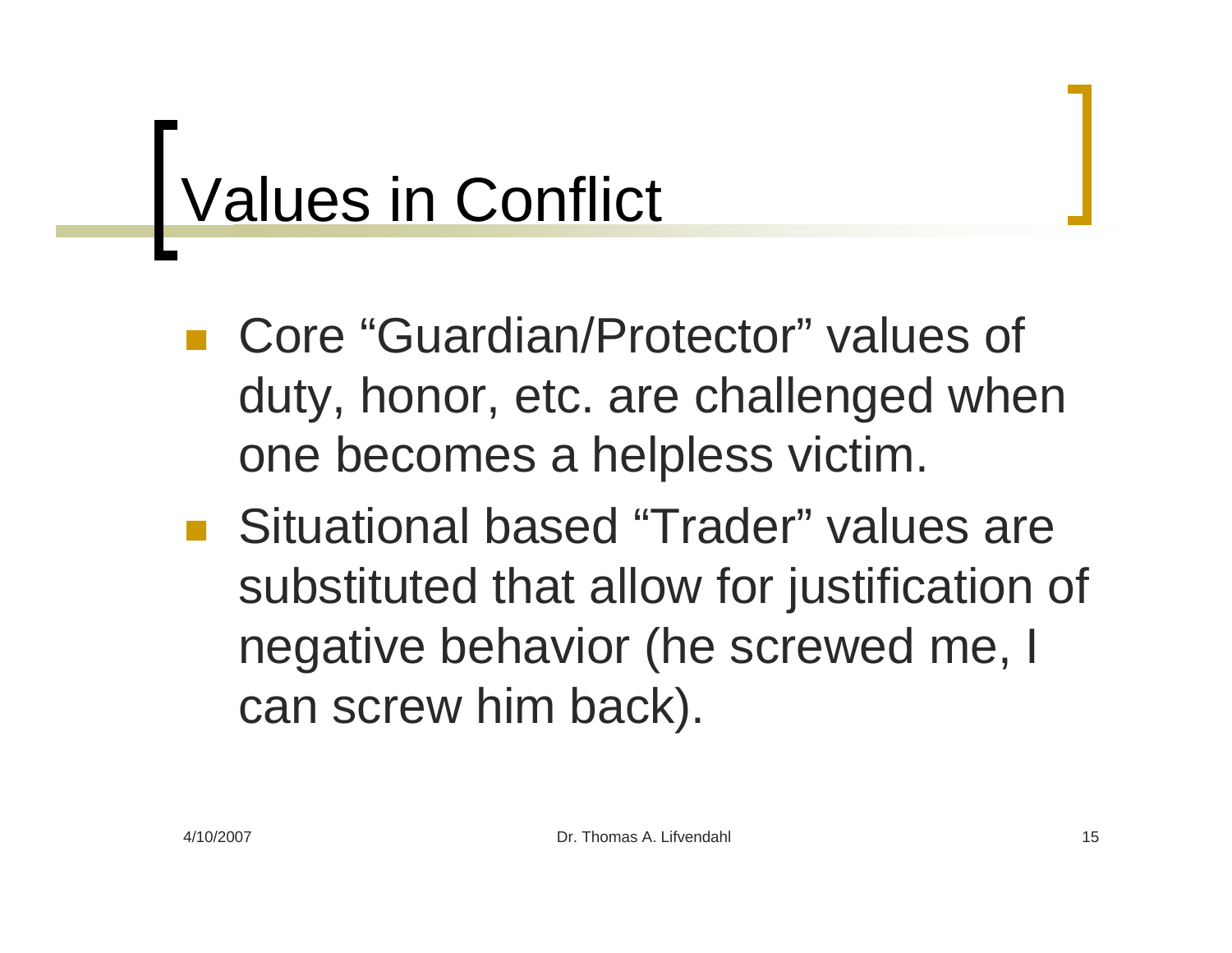## Acts

- Acts of Omission  $=$  I choose to not "enforce the law" become…
- $\blacksquare$  Acts of Commission = continuum of dysfunction moves to conscious violation of agency rules, regulations and SOPs.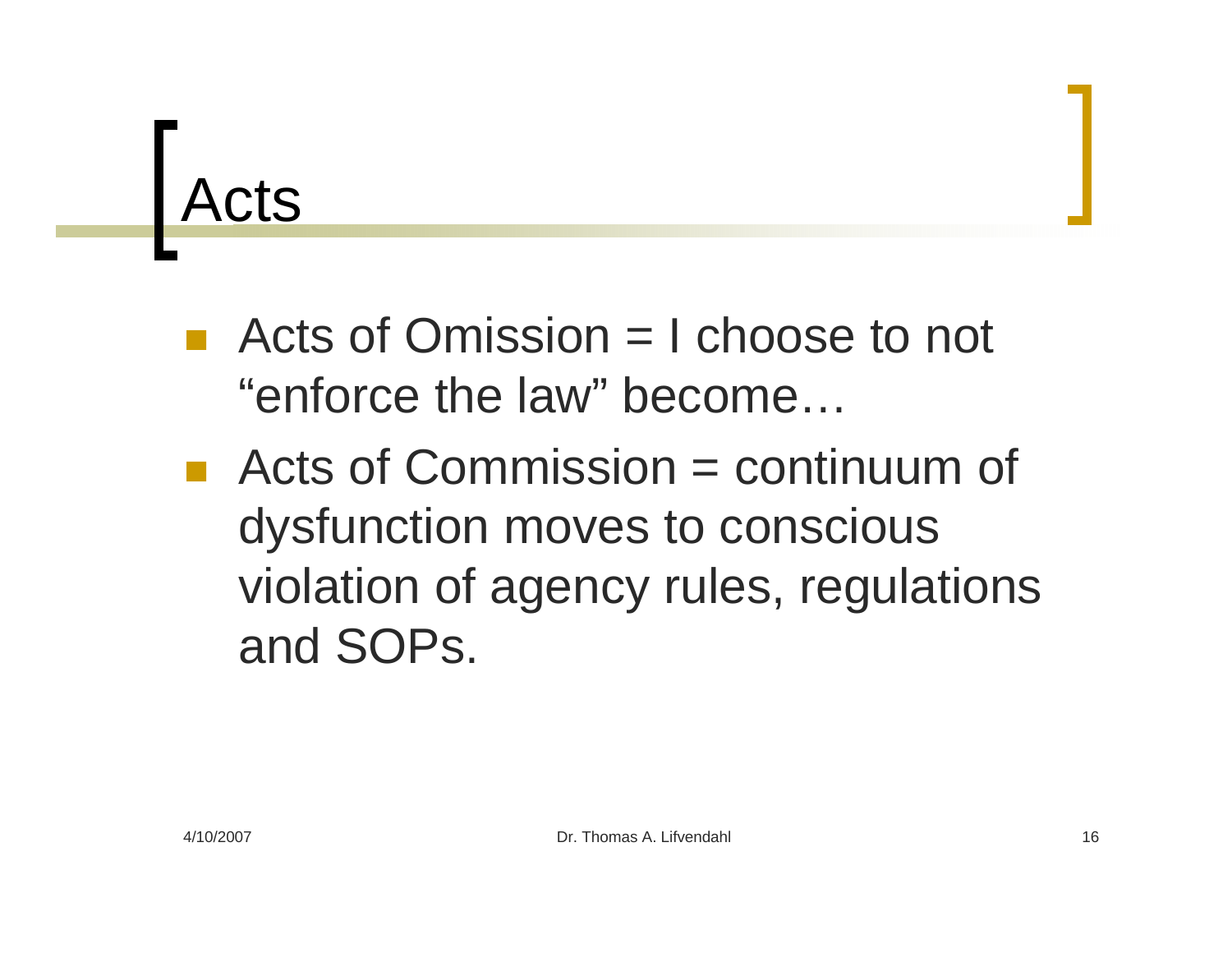# **Coping**

- Move from a Victim Orientation (I have little control over my professional life) to a Survivor Orientation (I can control my personal life).
	- ${\color{black} \bigcirc}$  Police live in a "reactive" world – I respond to crime
	- o Officers can create a "proactive" world in which I plan my home life around core values of family, loving and caring.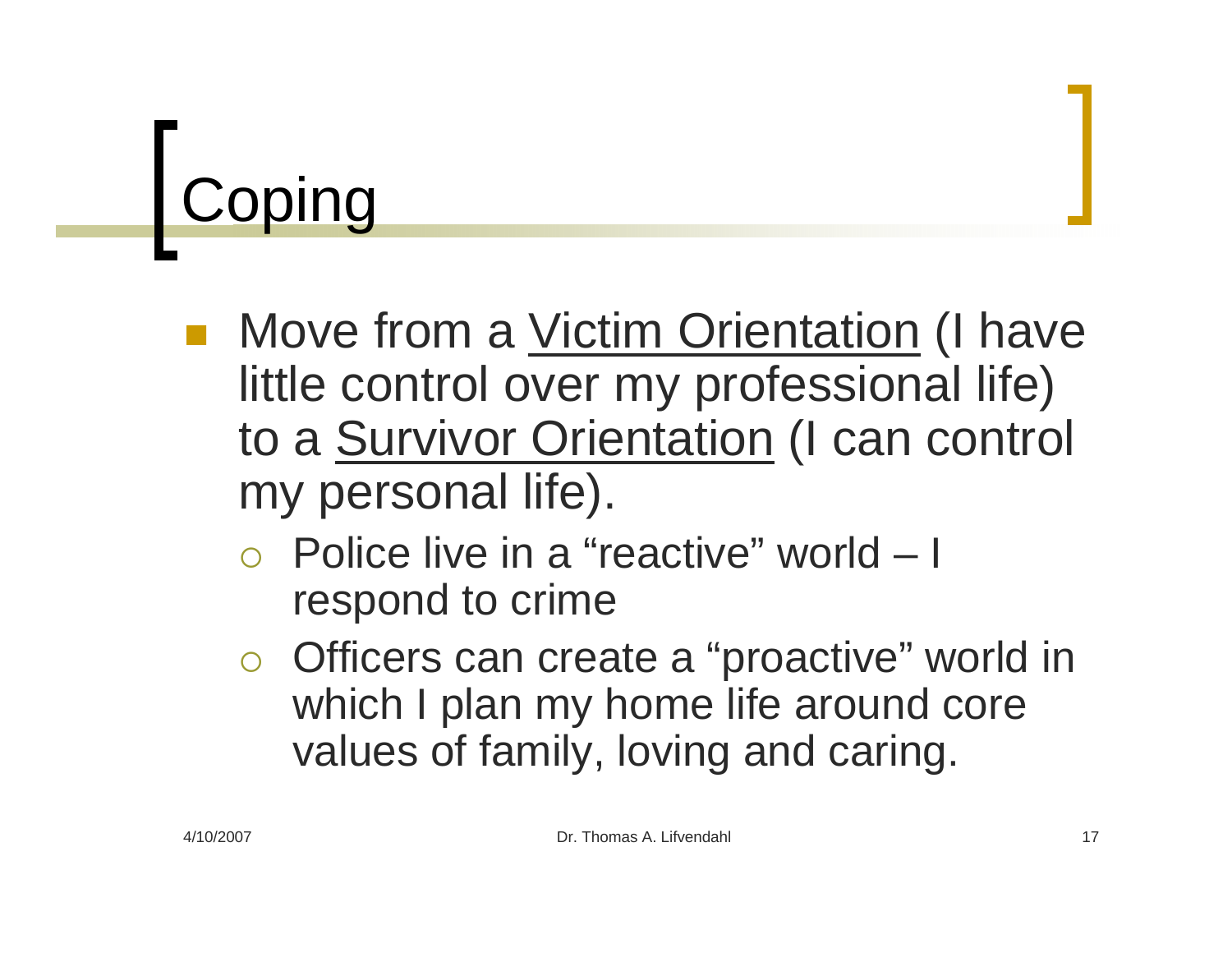# Coping cont'd

#### Gilmartin's Survivor Tools

- ${\bigcirc}$  *Time Management* – apply the same planning skills one uses on the job to gain control over precious personal time
- { *Physical Fitness* working out expunges the biological stressors that impede recovery from the Hypervigilant state
- ${\bigcirc}$  *Financial Independence* – consume less and focus on family needs more
- Control what you can control, release yourself from what you can not control.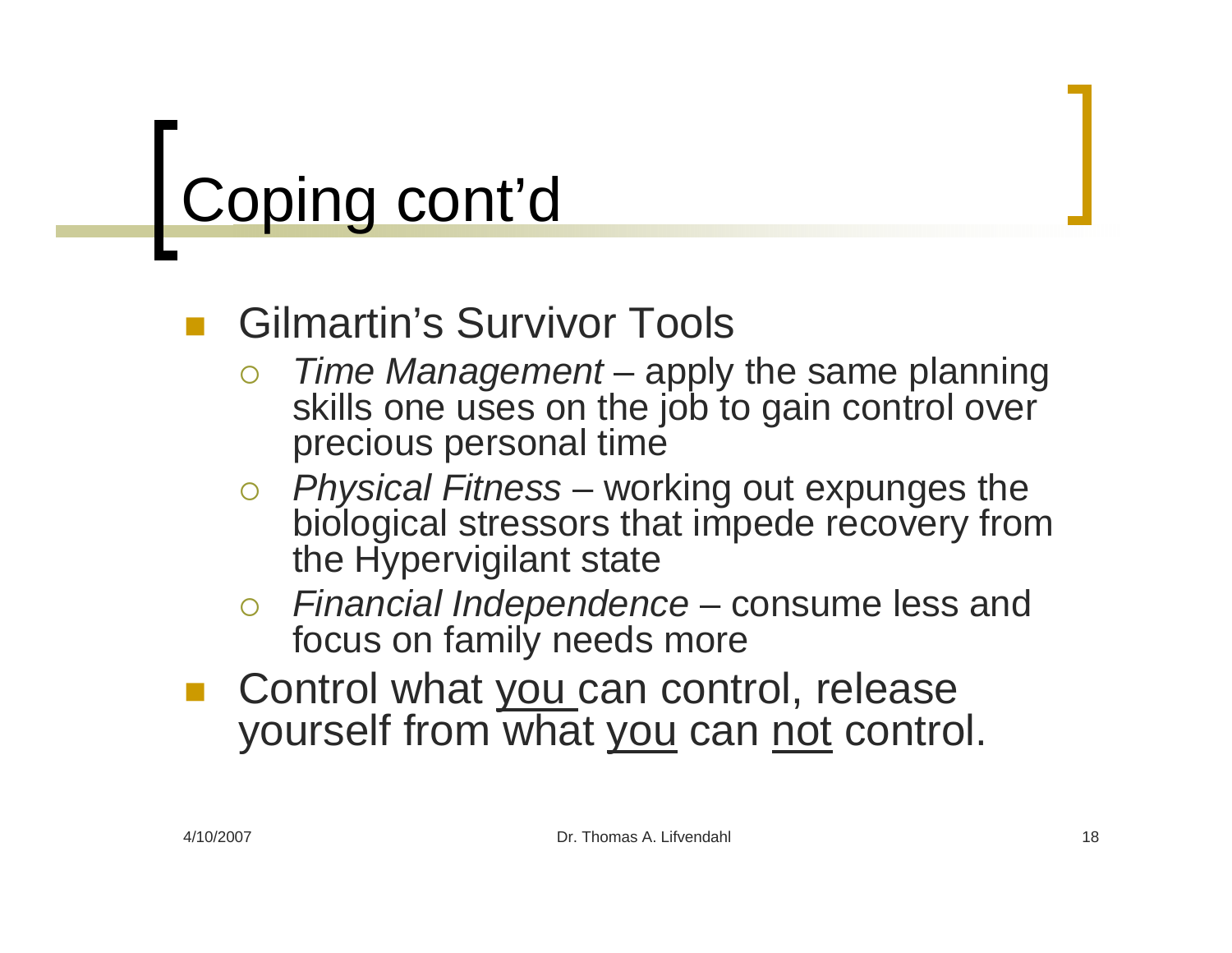### Reference

### Gilmarin, K.M. (2002). *Emotional Survival for law enforcement: A guide for officers and their families.* Tucson, AZ: E-S Press. ISBN 0-9717254-0-3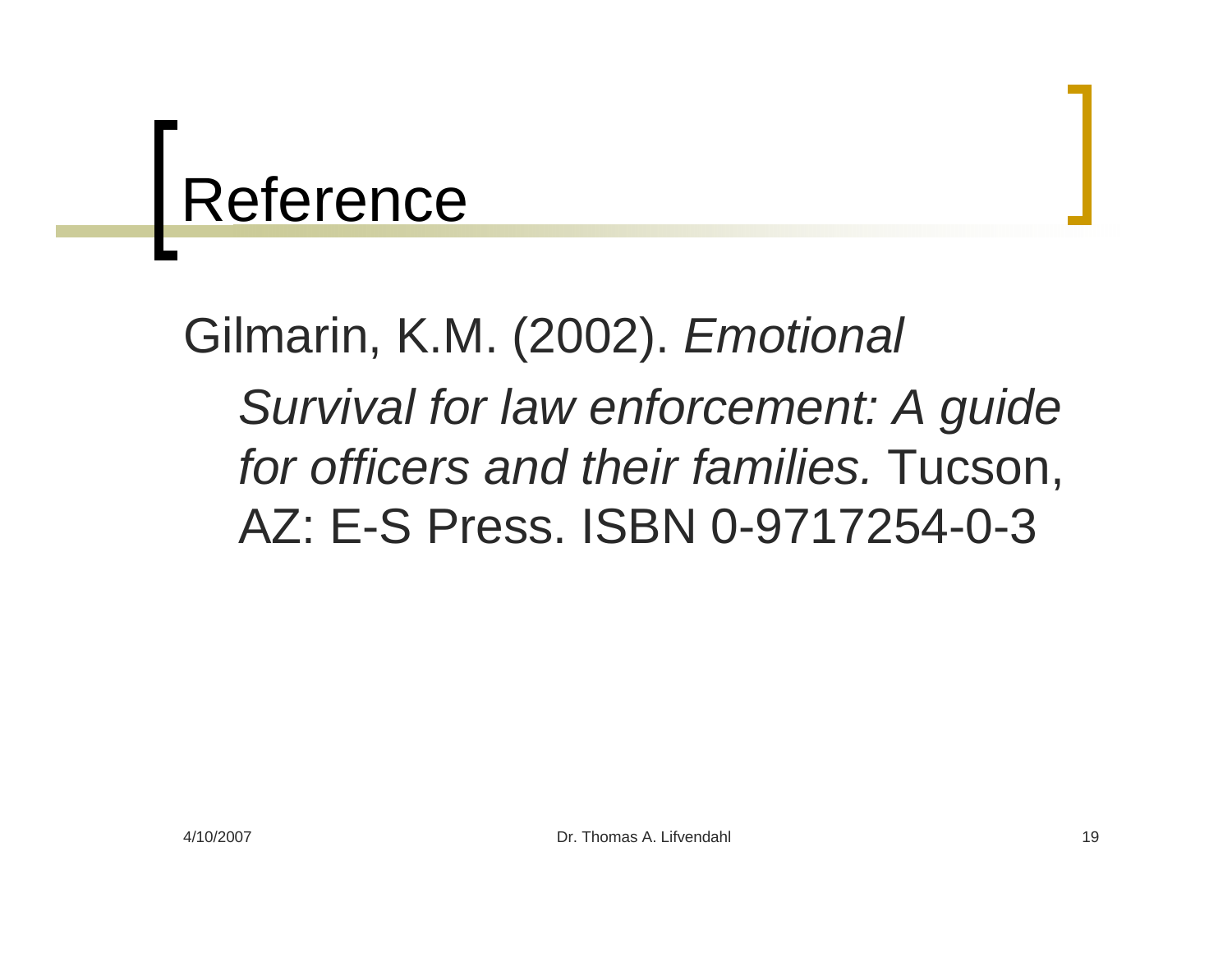### Testing Hypervigilance

- Concept based on Walter Cannon (1920) and Han Seyles (1940) original work on General Adaptation Syndrome (GAS)
- $\mathbb{R}^n$  GAS is a "general alarm reaction" to external stimuli.
- $\mathbb{R}^n$  It consists of three phases:
	- ${\color{black} \bigcirc}$ Alarm Reaction = mobilize resources
	- $\bigcirc$ Resistance = cope with stressor
	- ${\color{black} \bigcirc}$ Exhaustion = reserves depleted
- Coping (Optimists deal with stress better then Pessimists).
- Constant stress presents physiological and psychological damage.